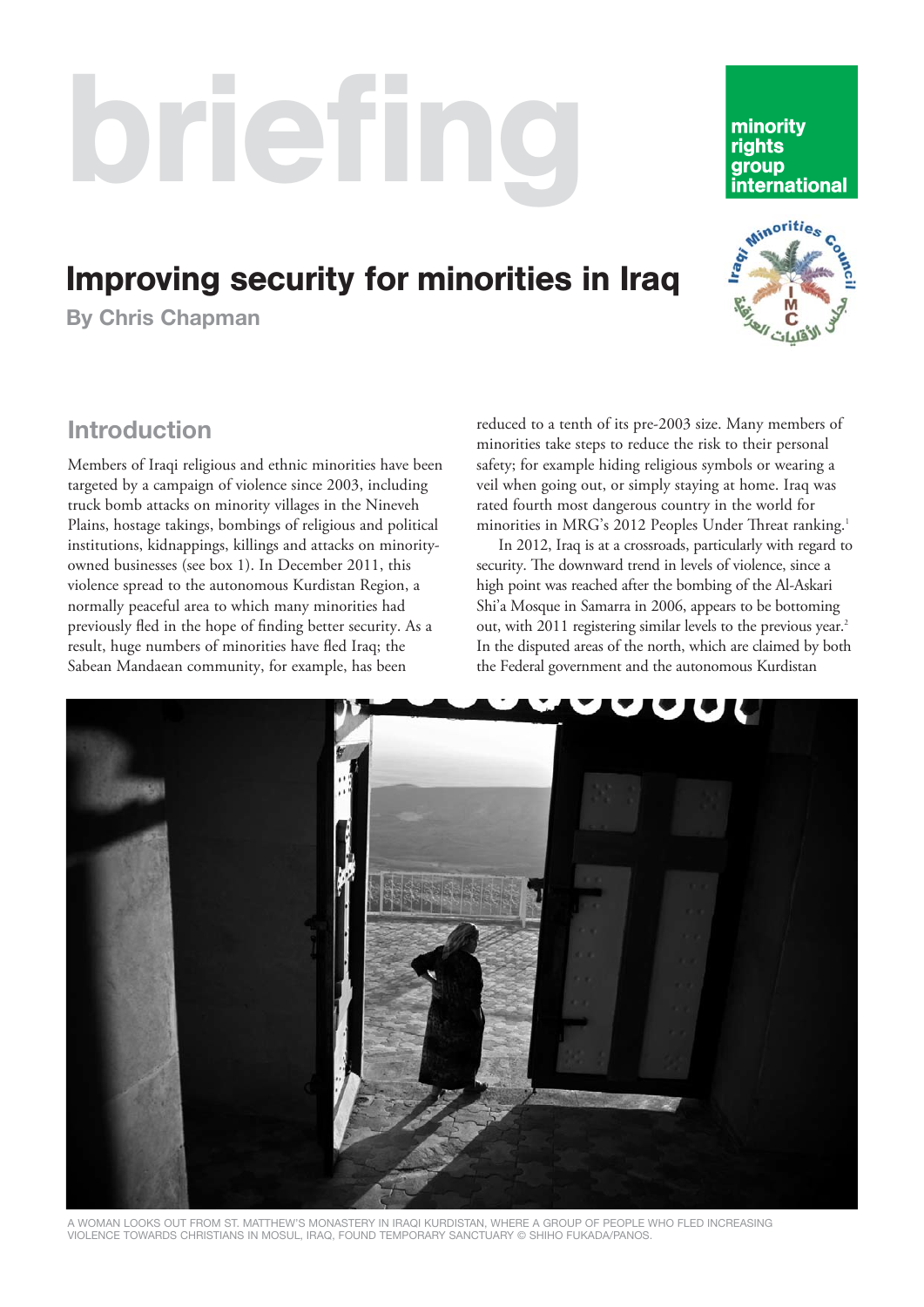Region, and are home to many minority communities, the withdrawal of the United States (US) army at the end of 2011 has caused anxiety; the US forces played an important role in defusing tensions there. Violence and confrontational rhetoric between ethnic groups have been on the increase in Kirkuk, a city in the disputed areas, where constitutional provisions intended to reverse or provide redress for demographic manipulation dating back to the Saddam Hussein period have still not been implemented. In Baghdad, a political stand-off within the government is leading to doubts about its chances of survival in the long term.

Minorities continue to be targeted specifically, even if the reasons for this targeting, and the identity of the perpetrators, are not always clear. According to new research carried out by MRG and its Iraqi partner organization, Iraqi Minorities Council (IMC), presented here, most members of Iraq's ethnic and religious minorities fear for their safety. In this briefing we aim to identify the views and concerns of members of minority communities relating to their security. We also seek their opinions with regard to a number of proposals that have been put forward to improve security conditions for minorities,<sup>13</sup> and try to assess how feasible they are. These include drafting more minorities into the police and army, beefing up security presence at hot spots, and creating militia to protect minority communities made up only of members of those communities. The briefing draws on field research conducted by IMC (see box 2 overleaf).

There are two main focuses of violence, particularly that affecting minorities – Baghdad, and the disputed areas in

the north covering large sections of Nineveh, Kirkuk and Diyala governorates, bordering the Kurdistan Regional Government (KRG) region. The violence in the north takes place against a backdrop of the dispute between Federal government and the KRG over territories bordering the KRG area. Many areas in the north are struggling with a complex legacy of demographic manipulation implemented under Saddam Hussein's regime, which has left communities making competing claims to areas of strategic importance. As was noted in a recent consultation of minority civil society activists in the Nineveh Plains, minorities are targeted because 'the lack of political consensus between powerful blocs against a background of the intersection of their agendas and interests, meant that minorities were used as fuel and were victims of this conflict of interests, for example an attempt to confiscate their settlements and make use of them as a political bargaining chip.'<sup>14</sup>

The relative vulnerability of minority communities is exacerbated by the fact that these communities mostly lack militias, but also the informal tribal structures that play a role in regulating disputes that Sunni, Shi'a and Kurds have – structures that were in fact encouraged and strengthened by Saddam Hussein's regime.<sup>15</sup> This can leave them vulnerable to opportunistic targeting, for example kidnapping for ransom, which is primarily motivated by greed. It should be noted, however, that the hate speech to which minority victims of kidnapping for ransom are subjected, indicates that sectarian prejudice also plays a role in the choice of targets for these acts.<sup>16</sup>

**Box 1:** Timeline of recent major attacks on minority communities

- April 2007: 23 Yezidis were dragged from a bus and shot in Nineveh, apparently as revenge for the stoning of a Yezidi teenager by members of her own community for having a relationship with a Muslim boy;<sup>3</sup>
- August 2007: four coordinated suicide truck bombings destroyed two Yezidi towns in Nineveh governorate, killing at least 400 civilians, wounding 1,562 and leaving more than 1,000 families homeless;
- January–February 2008: six church buildings in Mosul and Baghdad were bombed in coordinated attacks on Epiphany and Orthodox Christmas Eve; the Chaldean Archbishop of Mosul was abducted and killed;<sup>4</sup>
- September–October 2008: a wave of threats and attacks against Christians in Mosul, in which at least 14 Christians were killed; approximately 13,000 individuals were internally displaced and 400 families fled abroad (about one half of the Christian population of Mosul);<sup>5</sup>
- June 2009: truck bomb in the Turkmen town of Taza Khurmatu near Kirkuk, killing 70, injuring 182;
- July 2009: bomb in Telafar, a Turkmen town in Nineveh, killing 45, injuring 65;<sup>6</sup>
- August 2009: truck bombing in Shi'a Turkmen community in Sherkhan Sufla, Nineveh, killing 45, injuring 217;

truck bomb in Khazna, a Shabak village in Nineveh, causing 34 deaths, injuring 174; bomb in Yezidi village of Sinjar, in Nineveh, killing 20, injuring 50;7

- May 2010: suicide bomber targeted a football match in the Turkmen town of Telafar, Nineveh, killing 17, injuring 132;<sup>8</sup>
- October 2010: attack on the Our Lady of Salvation Syriac Catholic church in Baghdad, leaving 56 dead and causing more than 1,000 families to flee Baghdad over two months:<sup>9</sup>
- Throughout 2011: a series of attacks on the Turkmen community in Kirkuk, Northern Iraq, prompting a parliamentary commission of inquiry to be set up. These include car bomb attacks on a Turkmen political party headquarters<sup>10</sup> and the houses of two Turkmen politicians, and a spate of killings of Turkmen including doctors, businessmen and politicians' bodyquards;<sup>11</sup>
- December 2011: 37 Christian and Yezidi businesses set on fire in Dohuk governorate, in the normally safe autonomous Kurdistan Region.<sup>12</sup> There were fears of violence against minorities in the region spreading and spiralling out of control as similar incidents took place over the next two or three days.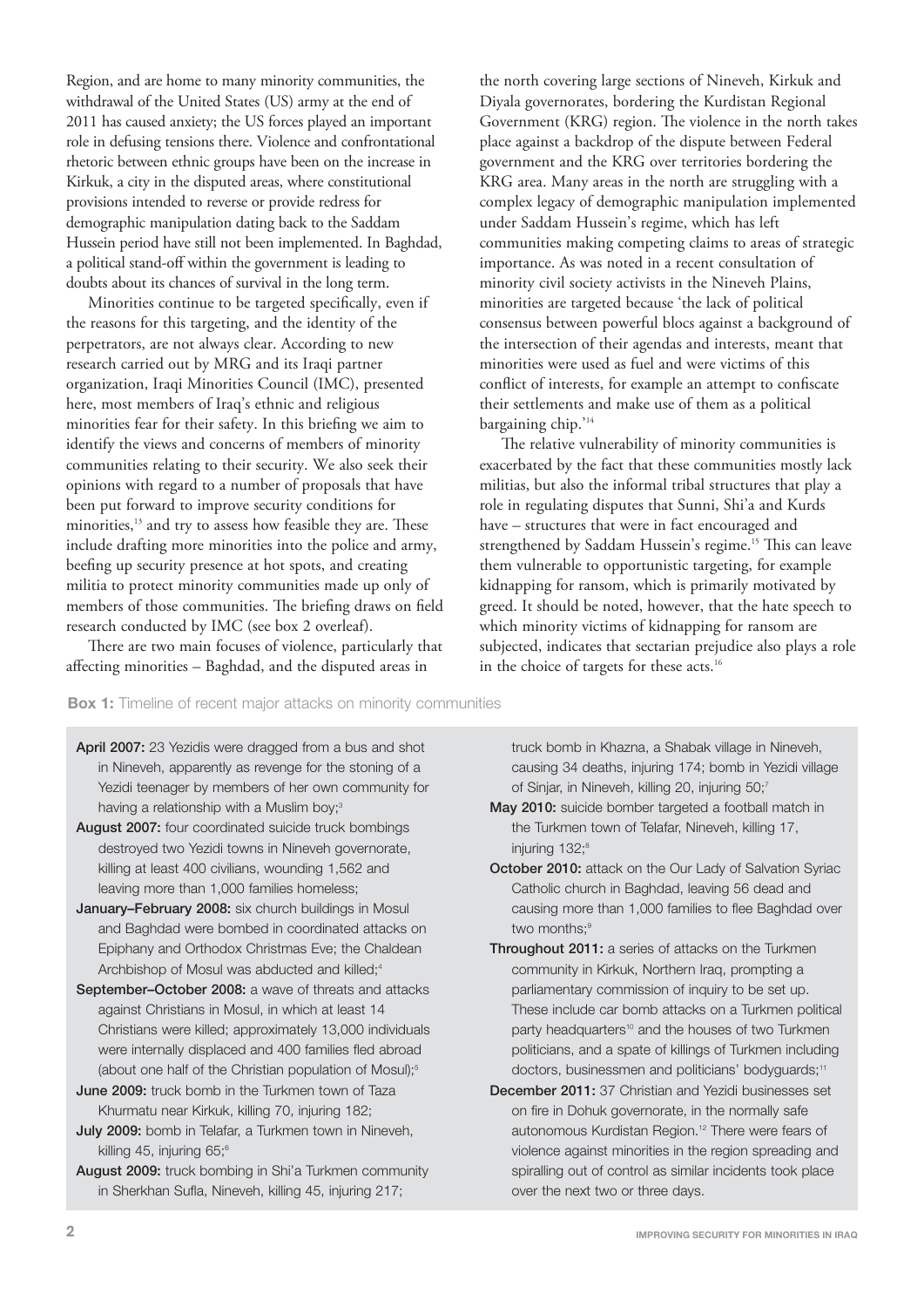The research was conducted in Iraq by MRG's partner organization, Iraqi Minorities Council, between July and August 2011. For the research, 300 members of 14 ethnic/religious communities were interviewed – Bahá'í, Black Iraqis, Chaldean-Assyrian-Syriacs, Armenians, Kaka'i, Kawliyah (Roma), Kurd Faili, Sabean Mandaean, Shabak, Turkmen, Yezidi, Sunni Arabs, Shi'a Arabs and Kurds. The latter three communities, not normally considered to be in a vulnerable or 'minority' position, were interviewed partly because a members of these communities can be in a situation comparable to that of a minority if they live in an area where another community dominates; and also to provide a comparison with the situation of minorities. There were 201 men and 99 women respondents. Respondents were given a guarantee that their responses would be confidential and anonymous. Respondents were identified to ensure, as far as possible, equitable representation according to gender, age and profession.

Respondents were asked a number of questions relating to their perceptions of security risks in their location, the security forces that are operating there, and what measures they thought could improve security.

The data were disaggregated according to community, gender and locality (Baghdad, Federal government controlled area, Kurdistan Regional Government area, and disputed areas). It should be noted that the situation of each minority is very different and will even vary according to locality. This will affect responses to questions such as how well their community is represented in the local security agency, or how safe they feel when going out in their community. We have endeavoured to take these issues into account, discarding for example results where the population size is too small to allow for meaningful conclusions to be drawn.

The localities in which research was carried out were:

#### Baghdad

Rasheed Camp; Kamaliya; Sadr city; Al Benouk; Zaafaraniya; Kadhmiya; Jameela; Kifah Street; Sadriya; Al Ghadeer; Zayouna; Battawiyeen; Camp Sara; Mansour; Daura; A'adhamiya; Palestine street; Al Ghazaliya;

In many cases, no one claims responsibility for the large-scale attacks on minorities; therefore, debates have raged as to the identity of the perpetrators. In September 2007, the US Military killed an al-Qaeda militant, who they claimed was the mastermind behind the truck bombing of Yezidi towns in the previous month (see box).17 The gunmen who stormed the Our Lady of Salvation Church in Baghdad in October 2010 demanded the release of jailed al-Qaeda militants,<sup>18</sup> and the attack was later claimed by an al-Qaeda linked group, Islamic State in Iraq.<sup>19</sup>

Al jamei'a; Al Baladiat; Arsat; Wehda; Saidiya; Karadah; Cairo; Dholou'iya

#### Basrah

Al Kabla; Al mo'tal; Zubair; Old city; Abu Al Khaseeb; Shatt Al-Arab; Kardlat; Mannawi Basha; Kot Al Dejaj

#### Diyala

Shahraban; Khaniqeen; Kafri; Mandli; Saadiya; Jalawlaa

#### Duhok

Aqra Complex; Nahla; City Centre; Sarsing; Baderash; Bablo; Bakhatmy; Sorka; Shekhan; Dereshke

#### Erbil

Waziran; Ainkawa

#### Kirkuk

Taza Khormato; Arafa; Al Mohafaza; Ton Kopri; Askari Quarter; Gharnata; Bayji (or Yaajji); Ashbiliya; Hawija; Zab Rashad; Riadh; Multaqa; Daquq; Hawija; Zab Rashad; Riadh; Multaqa; Daquq

#### Missan

Maymouna; Amara

#### Nineveh

Mosul city (Left bank); Mosul Al jazaer; Mosul Ba'weiza; Mosul Karatabba; Mosul Albaladiyat; Mousel Tameem; Mosul Kokajli; Mosul basakhra; Qaraqosh; Bartilla; Karmless; Ali Rash; Kabarli; Wardak; Ba'sheeqa; Bahzani; Talleskuf; Darawish; Bazwaya; Tabraq Ziada; Sinjar; Mahd Complex; Hardan; Tal Qasab; Tal Banat; Khansour; Zorafa; Dekri; Kojo; Zomany; Garzrak; Sinouny; Tal Azeez; Wardiya; Bourak; Rioussy; Jazeera; Hattar; Doghat; Sreshka; Khoshaba; Rusala Complex; Al Muhandeseen; Tahrawa; Al Muthana; Sinjar Kaheil; Bazkertan; Al Hamadaniya; Talafar; Namroud; Alkosh

# Sulaymaniyah

Sulaymaniyah city

While most of the attacks in the northern disputed areas have not been claimed, inevitably, suspicion is drawn to armed insurgent groups, motivated by a radical interpretation of Islam, who have claimed responsibility for similar attacks. According to this theory, such groups may target minorities for a number of reasons; to create a generalized atmosphere of fear and chaos, scuppering the Federal and KRG governments' plans to establish order; to take revenge on minorities, particularly Christians and Yezidis, some of whom have found jobs with the multinational forces (from 2009, the US-led forces in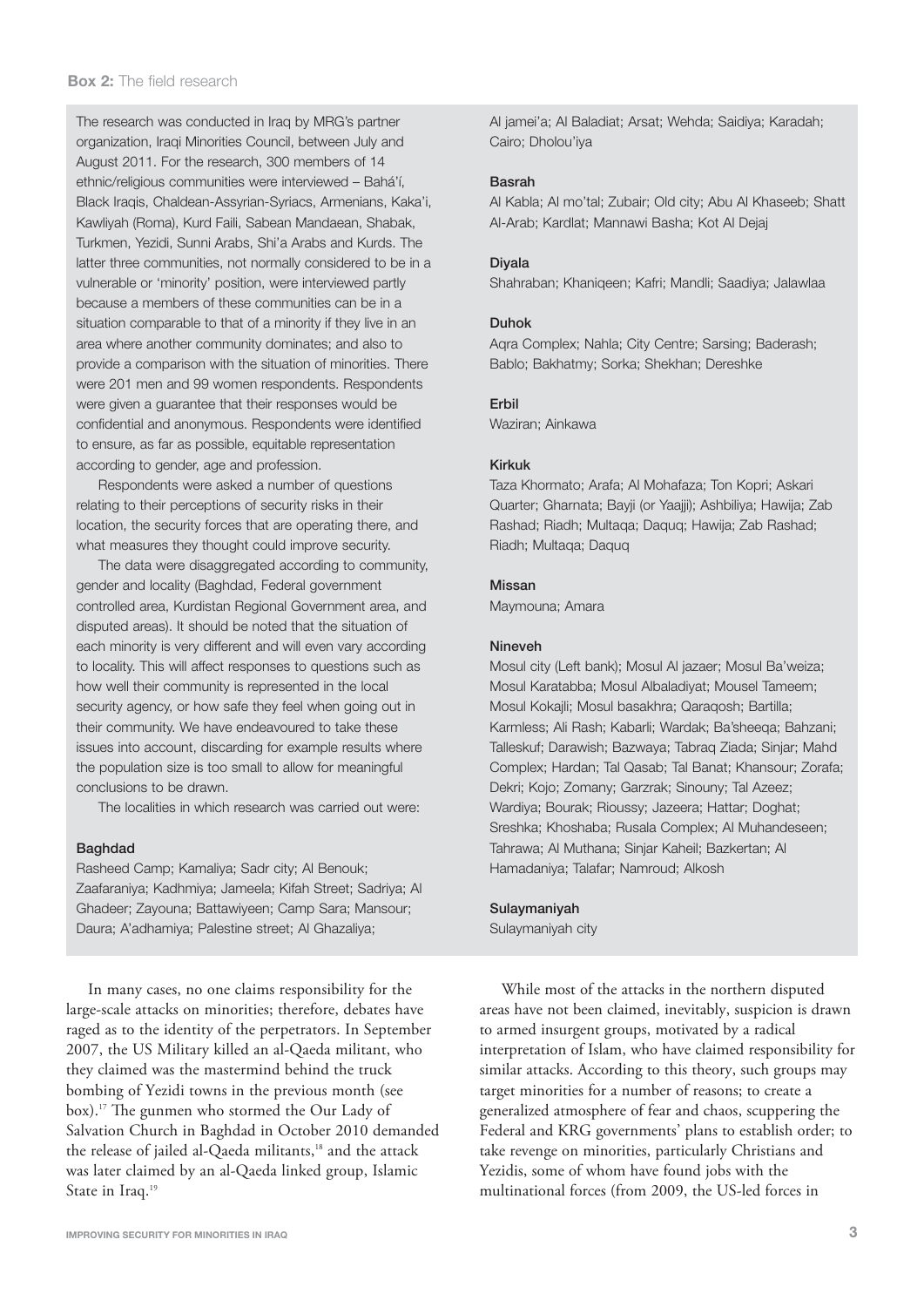Iraq); and to drive non-Muslim communities out of Iraq. Human Rights Watch found evidence, when interviewing witnesses to a number of killings linked to a dispute over the provincial elections in October 2008 in Mosul, that the assailants spoke Arabic without a Kurdish accent and wore Arab dress.20 The French Consul-General in Lebanon reported that it was inundated by asylum claims from Iraqi Christians fleeing Mosul in October 2008, all citing persecution by Arabs.<sup>21</sup> Human Rights Watch further noted that the 'attacks against Turkmen and Shabak villages [in 2009]...took place around the same time as a series of attacks against Shi'a sites during the pilgrimage marking the fifteenth night of Shaban, and could thus have been part of a nationwide pattern of anti-Shi'a attacks rather than attacks focused on minorities'.<sup>22</sup>

There is credible evidence that KRG security forces use intimidation and commit human rights violations in order to pressure minorities' political representatives to ally with KRG parties in a bid to establish control over the disputed areas of the North.<sup>23</sup> The Nineveh Governor, Atheel Al-Nujaifi, stated in a press conference that the attacks on minorities highlighted in a November 2009 Human Rights Watch report took place in areas controlled by KRG security forces, and called on the Federal government to deploy troops across Nineveh and remove the KRG forces.24 A senior official in the KRG's Asayish (intelligence service) strongly denied that KRG officials were putting pressure on minorities in the disputed areas to do anything at all.25 Iraqi Federal government authorities are also accused of exerting pressure on minorities in Nineveh to support their territorial interests.<sup>26</sup>

This tug-of-war between KRG and Federal political blocks may even be having an impact on how minorities identify themselves. A Shabak academic, quoted in a report of the International Crisis Group, stated that 'The most practical solution is to present ourselves as a separate ethnic group. It affords us greater protection because we live in a

dangerous area, caught between Arabs and Kurds, and we don't want to take a position in their fight.'<sup>27</sup> The KRG claims that Shabak are ethnic Kurds, while some Shabak claim a separate ethnic identity – the same being true of the Yezidis. The poor security situation in minority areas also hampers development, particularly where there is a need for foreign investment; even minority communities in the diaspora, who are particularly keen to invest, are discouraged by the security situation.<sup>28</sup>

A further, relatively new development in the security situation is an upsurge in tensions between minorities, in the Nineveh Plains in particular; for example quite serious tensions have developed between Christians and Shabak in Mosul and surrounding areas, over land rights, property development and historical demographic changes.<sup>29</sup>

# **Perceptions of security**

Most members of minorities surveyed in our research stated that they do not feel safe when leaving home, travelling or at work/school/university, but not significantly more than Sunni or Shi'a Arabs. It is probably unsurprising that the only group to reply mostly positively to the question (67 per cent) was the Kurds, whose region has by far the lowest levels of violence in Iraq. The majority of Shi'a (60 per cent) and Sunni Arabs (72 per cent) respondents answered no to this question, reflecting the fact that all communities are affected by the violence in Iraq. The communities feeling most insecure when leaving the home were Armenians (85 per cent), Yezidis (81 per cent), Black Iraqis (79 per cent) and Shabak (76 per cent).

When disaggregated according to location, those living in Baghdad and the disputed areas rate their security as equally low (27 per cent), in Federal government controlled areas (other than Baghdad) the figure is 40 per cent, while in the KRG it is the highest (79 per cent).



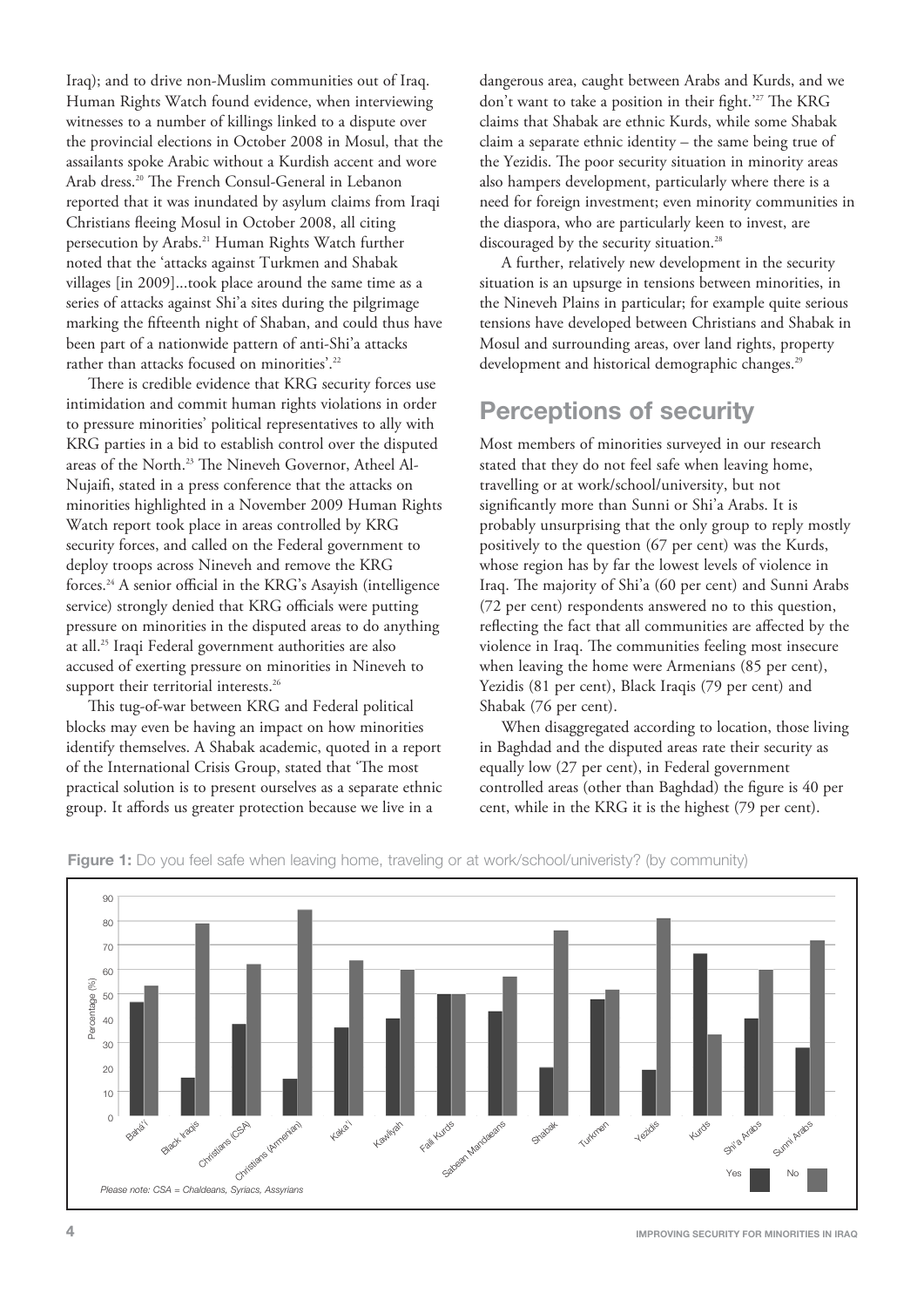



## **Levels of representation of minorities within local police forces**

Article 9 (a) of the Iraqi Constitution states that:

*'The Iraqi armed forces and security services will be composed of the components of the Iraqi people with due consideration given to their balance and representation without discrimination or exclusion. They shall be subject to the control of the civilian authority, shall defend Iraq, shall not be used as an instrument to oppress the Iraqi people, shall not interfere in the political affairs, and shall have no role in the transfer of authority.'*

According to a report of the Assyria Council of Europe, the proportion of Christians in local police forces in the Nineveh Plains does not reflect their population share. 'Assyrians form the majority of inhabitants in the district of Al-Hamdaniya

but constitute only 32 per cent of the total number of police officers … Assyrians make up only 12 per cent of the police officers in the district [of TelKeif] despite constituting at least half of the population.'30 However, there are indications from local community representatives that this situation is improving, and that the main concern now is over the lack of minorities in leadership positions in the police.<sup>31</sup>

56 per cent of the respondents canvassed in IMC's field research indicated that there were representatives of their communities in their local security forces. However, only 27 per cent felt that the numbers were representative of their population size. It is particularly striking to note that 100 per cent of Kawliyah (Roma) indicated that there were no Kawliyah in their local security bodies. Faili Kurds also indicated very poor representation (85 per cent responding negatively). While 78 per cent of Yezidis had noted that there were Yezidis in the local security bodies, only 16 per cent thought that their numbers reflected the size of their



**Figure 3:** Are their numbers fair and representative of your community?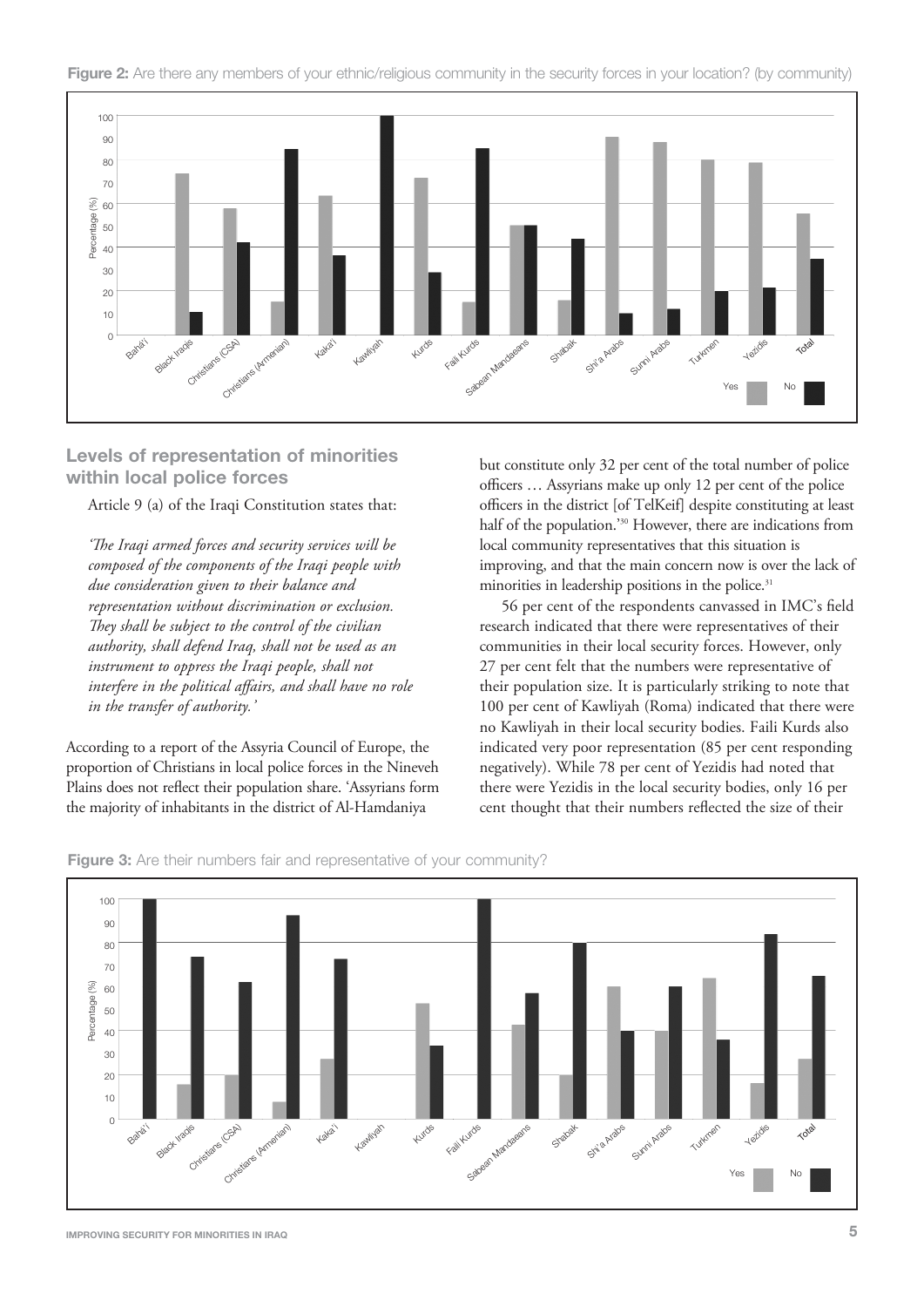



population. Overall, women responded slightly more positively than men, with 29 per cent stating that the numbers of their community in security forces were fair, compared to 25 per cent of men.

The figure for Bahá'í (100 per cent gave no answer when asked if they were represented in local security forces) can be explained by the fact that the Bahá'í religion does not permit the carrying of arms.

When disaggregated by area, Baghdad scored lowest on both counts, with only 8 per cent of respondents feeling that the numbers of their community in security forces were representative. It is of course impossible that all communities be under-represented in the security forces; it should be remembered that the survey registered perceptions rather than facts. The negative figures for Baghdad no doubt reflect the highly polarised security situation there.

Despite the poor figures for community representation in the police and army, there were slightly better figures

when respondents were asked if security agencies could guarantee their safety. Forty-nine per cent overall said that they could. There were fairly strong differentiations according to ethnic group, with 92 per cent of Armenians and 76 per cent of Sunni Arabs giving a negative response. Women were again slightly more optimistic (54 per cent giving a positive answer, compared to 47 per cent of men). When broken down by locality, the most striking result was a 93 per cent positive rating for security agencies in the KRG region. An Asayish official interviewed by MRG attributed the region's positive security record to successful infiltration and dismantling of insurgent networks, and a relationship of trust with the general population.<sup>32</sup>

#### **Impact of the departure of the US army**

The role of the US forces in Iraq in recent years has been to provide technical support and training to the Iraq army,



**Figure 5:** Do you think the security forces in your location are able to guarantee your security? (by community)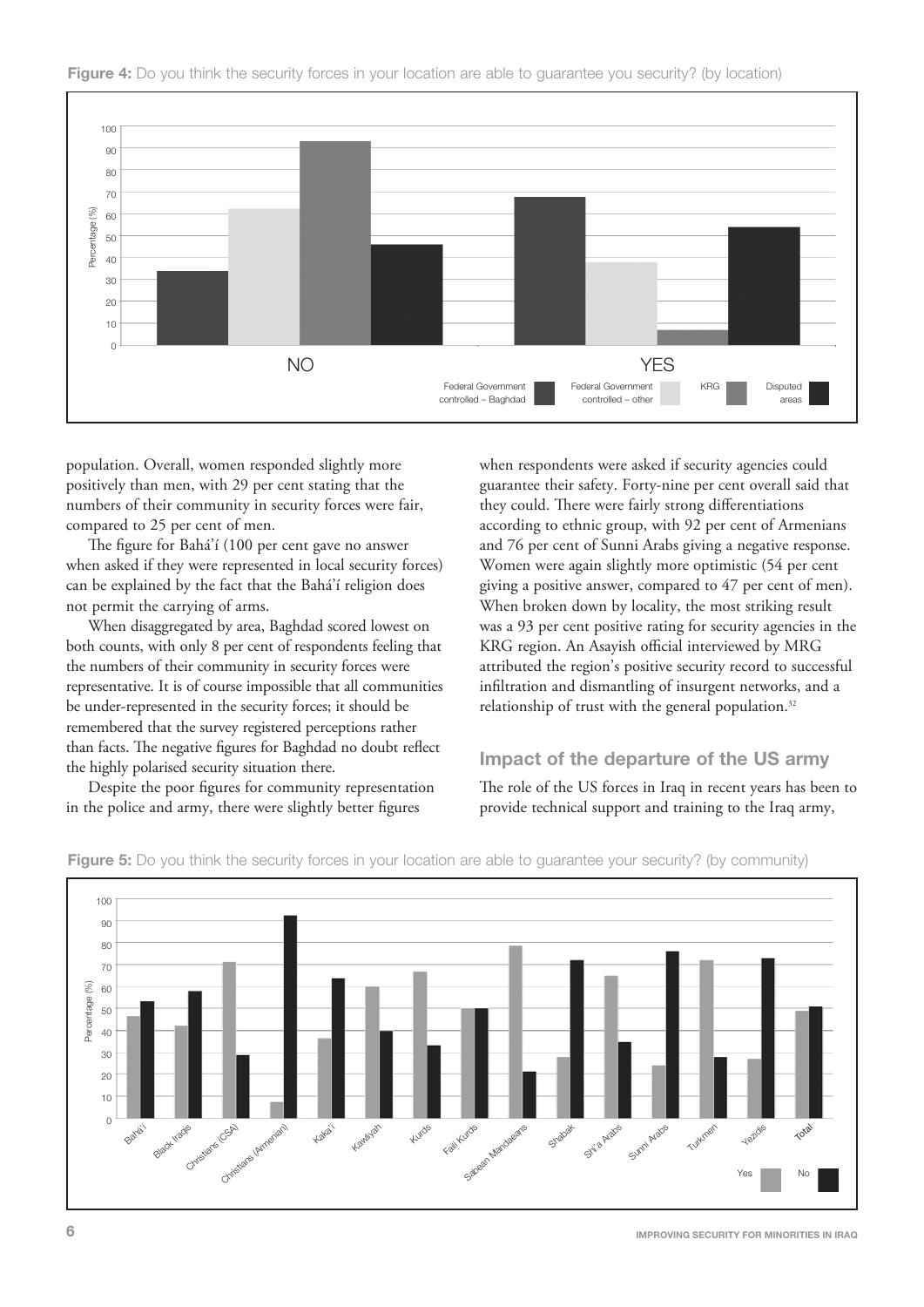



and to coordinate the Combined Security Mechanism in the disputed areas, a tripartite agreement between the KRG, Government of Iraq, and the US, which monitored and facilitated movement of people through checkpoints, and acted as a framework for information sharing between KRG and Federal forces. The mission officially ended on 31 December 2011.

Attitudes of members of minority groups to the US forces are mixed. A number of minorities secured jobs with US forces and other agencies, benefiting from a perception that they were less likely to be linked to insurgent groups. On the other hand many see the 2003 military intervention, and the unleashing of sectarian hatred that followed, as the starting point for a dark period in their history, characterized by vicious terrorist attacks on their communities and a mass exodus from the country.

Although these considerations are not necessarily relevant to an assessment of the consequences of the US withdrawal for security, they are likely to colour responses collated by researchers.

Attitudes to the US forces are also likely to be informed by political affiliations to either the KRG or Federal government. The dominant parties in the KRG see the US as a crucial friend and ally, whereas the Federal government is more ambivalent, being founded on a coalition with a significant number of more or less anti-American voices.

With this in mind it is not surprising to see a diverse range of opinions voiced by respondents, with very few unambiguous tendencies. Overall 14 per cent thought the US withdrawal would improve security for their community. Thirty-two per cent thought it would make it worse, and 34 per cent thought it would make no difference. Twenty per cent stated that they did not know. There were again considerable ethnic differences, with 56 per cent of Shabaks saying it would improve security for them, and 62 per cent of Armenians and Yezidis saying it would make it worse.



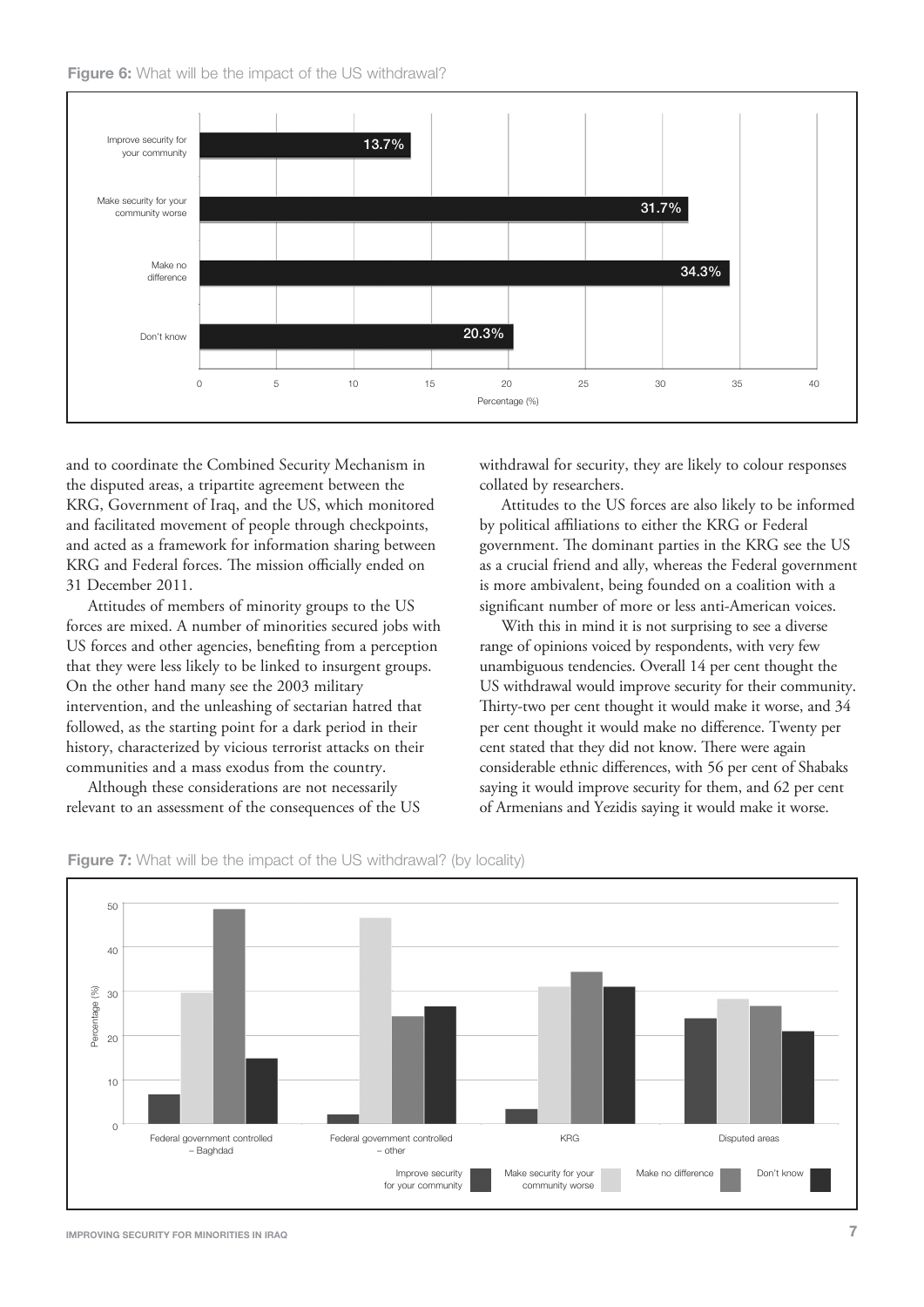When disaggregated by locality, the only area to show optimism at the departure of the US forces was Nineveh (31 per cent). Given that a number of observers are predicting tense times in the disputed areas, with the US no longer there to hold feuding parties apart, this is a surprising finding, but one that reflects the abovementioned complex mix of feelings inspired by the Americans. Diyala, another disputed area, which has seen recent stand-offs between KRG and federal forces, was the area where it was most strongly felt that the US pull-out would worsen security.

Despite the ambiguous findings, it does seem likely that the US role in coordinating joint patrols and providing a framework for information-sharing between Federal and KRG forces in the disputed areas will be hard to replace, and could lead to a heightened risk of violence. If that happens, minorities will not necessarily be targeted directly, but are quite likely to be caught in the cross-fire. The Combined Security Mechanism will continue, but with a considerably reduced US presence; it is likely that there will also be an increased role for the United Nations (UN).

As Hasan Özmen, a Turkmen Member of Parliament (MP) noted: 'Their invasion was problematic, their departure will probably also be problematic. Some people think the US will leave the field empty so that others can take the opportunity to realize their objectives – for example the Baathists'.<sup>33</sup>

# **Measures to improve security**

**Box 3:** What should the government do to improve security?

Before being presented with a menu of options, respondents in IMC's field research were given free rein to suggest what measures they thought that the government should take to improve security for their community. Here are some of the most commonly cited responses:

- − fully implement Article 140 of the Iraqi Constitution [which allows for a referendum in Kirkuk and other disputed territories and rectification of demographic changes made in Saddam Hussein's time];
- − involve all communities in political process;
- − increase numbers of minorities in security forces;
- − retreat of US forces;
- strengthen the army, increase checkpoints;
- compulsory military service;
- have just one security force;
- remove Kurdish security forces from Nineveh;
- − combat sectarianism;
- − promote reconciliation; and
- provide work for idle people.

Respondents were asked to give their opinion of the following proposed measures to improve security for their communities:

- recruiting more members of minorities into the police and army;
- setting up joint committees with representatives of the community and the security forces to improve relations and communication;
- increase numbers of security forces in your area;
- identify, prosecute and punish those responsible for attacks on innocent civilians;
- setting up ethnic/religious militia to defend their own communities and;
- have more security agents posted permanently to protect key sites (places of worship, at entrances of highly vulnerable villages, etc.)

#### **Justice for attacks on minorities**

The measure considered most likely to improve security for minorities was to identify, prosecute and punish those responsible for attacks on innocent civilians. Seventy-eight per cent of respondents felt that this was very likely to improve security, with a further 15 per cent saying it was 'quite likely'.

This reflects a widely held frustration that perpetrators of the major attacks on minorities have not been identified and prosecuted. The report of a commission set up by the government to investigate a wave of attacks against the Christian population of Mosul in October 2008, in the runup to provincial elections, although submitted to the government, has never seen the light of day,<sup>34</sup> nor has the report of a similar commission set up by Parliament to investigate attacks on Turkmen in Kirkuk in 2011.<sup>35</sup> In view of this failing, the Turkmen MP Özmen called on the UN to send a commission of enquiry to Iraq.<sup>36</sup>

Similar investigations have been announced into bombings in Baghdad, including of Sunni and Shi'a communities, also failing to produce any outcomes. 'The investigations into these attacks never produce results. They are used as a bargaining chip, they are dropped in return for something,' asserted Nissan Karromy Rzooki, the Mayor of Qaraqosh town in the Nineveh Plains.<sup>37</sup> The mayor's comments reflect a widely held view that the groups responsible for such attacks have links to influential political circles in Baghdad. In April 2009, the Ministry for Human Rights communicated to the UN Office of the High Commissioner for Human Rights – in response to a letter asking for information about the results of judicial investigations into attacks on religious communities – that it had requested this information from the judicial authorities and received no response.<sup>38</sup> An exception to this tendency was the conviction in August 2011 of three people for the Our Lady of Salvation Church attack in 2010. The three were sentenced to death.<sup>39</sup>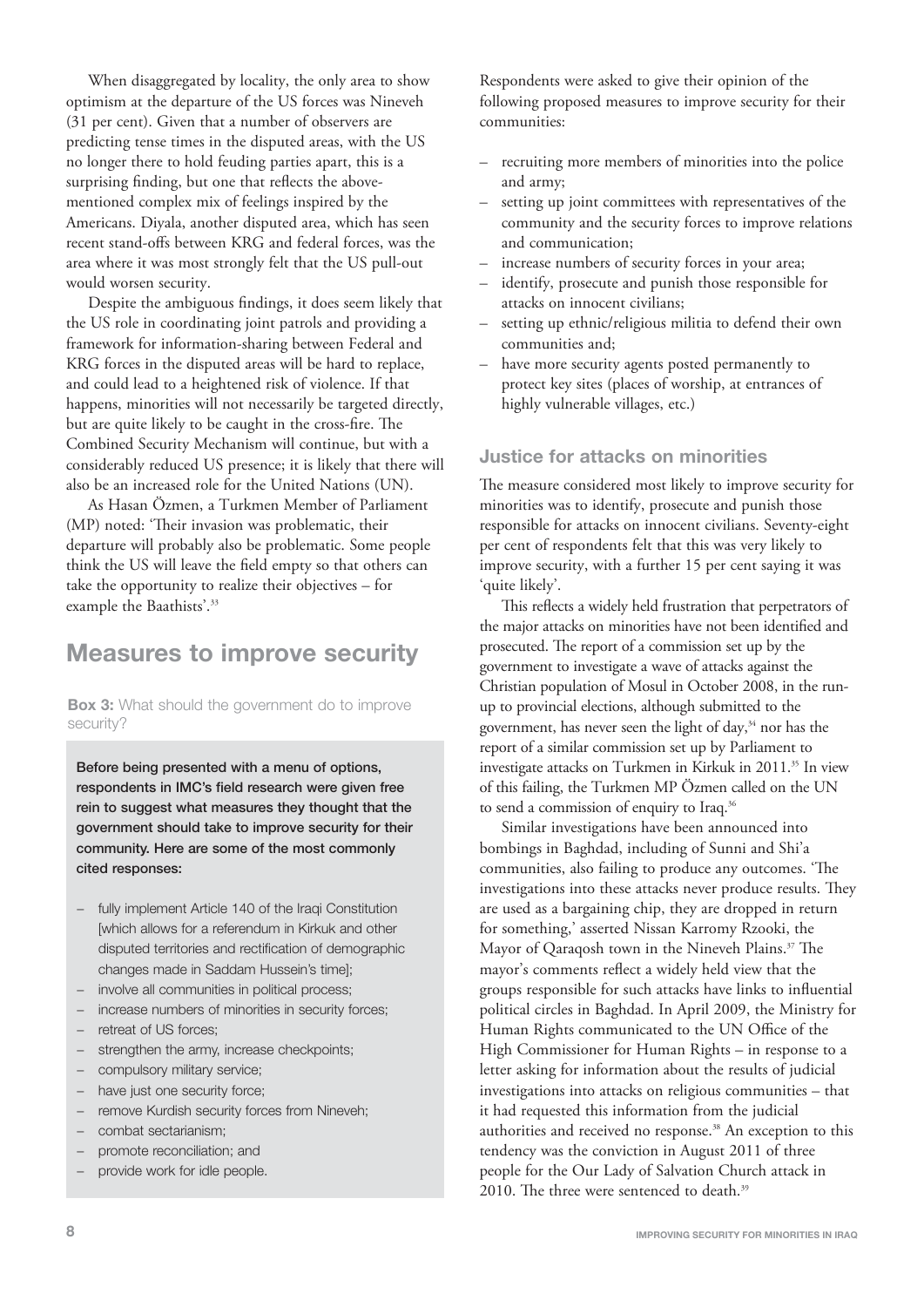

Following the attack on the Our Lady of Salvation Church, a parliamentary committee was established to discuss further, non-justice related measures to address the targeting of minorities; it recommended actions to the Iraqi government, including public condemnations of attacks, increased security, and compensation for victims.<sup>40</sup>

## **Ethnic/religious militia**

There was a clear majority of respondents expressing a negative opinion about communities setting up their own militias (along ethnic/religious lines – following the example of the Christian militia set up as an initiative of the former KRG Finance Minister Sarkis Aghajan, active in some Nineveh Plains towns). Sixty-seven per cent felt that this would either fail to improve security, or make security worse in their community. However there was some differentiation across communities, with Yezidis and Sunni Arabs expressing more positive opinions.

This reflects a frustration with the failure to respect the law of Iraq in setting up the Aghajan militia. 'The militia in Hamdaniya is paid by Sarkis Aghajan, there are 3,000, all Christian. It is not established according to law. It is not authorised to use guns,' stated a Christian civil society activist.<sup>41</sup> It should also be noted that setting up militias 'outside the framework of the armed forces' is contrary to the Iraqi Constitution.<sup>42</sup>

An Asayish official explained, 'we appointed this militia to protect Christians. We deliberately appointed Christians because they know the community better. If we appointed Muslims there would be problems for the Christians'.<sup>43</sup> There are indications other communities are looking at this model and wishing to emulate it – Turkmen militia have been set up in Kirkuk,<sup>44</sup> where the community has suffered many attacks and threats, and the Asayish official pointed out that Turkmen and Shabak villages in the Nineveh Plains have their own guards.



**Figure 9:** Opinions regarding the setting up ethnic/religious militia to defend their own communities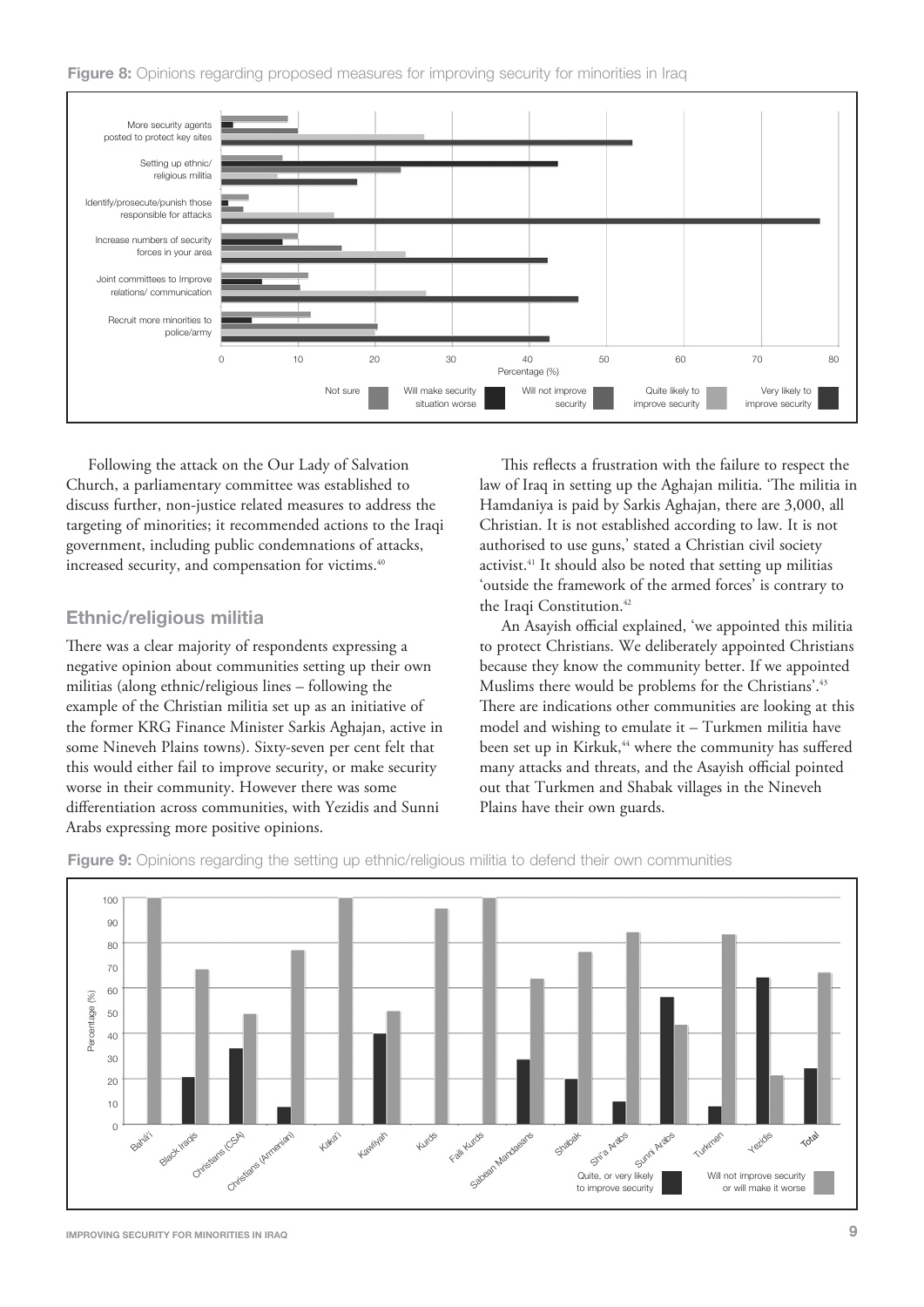## **Increased recruitment of minorities to the police/army**

Sixty-three per cent of respondents in the MRG/IMC survey considered that recruiting more members of their own communities to the police and army would improve security for them. Yezidis, Shabak and Chaldean-Assyrian-Syriacs were the most enthusiastic supporters of this policy recommendation.

This proposal is one of the most widely discussed among minority representatives. A Federal government order to recruit 700 Christian police officers to be posted to Christian villages in the Nineveh Plains was issued in 2006, but the then Deputy Governor of Nineveh and of the Kurdish Democratic Party, reportedly posted the recruits to Mosul to take on al-Qaeda in Iraq.<sup>45</sup> Very slow progress has been made on a parallel proposal to recruit minorities from all communities for posting to their communities in the Nineveh Plains. The problem is compounded by a compulsory policy of posting police away from their home areas for a period of two to three years. Minority representatives note that this has two negative outcomes; minority police officers may be exposed to prejudice and even danger if posted to majority communities (a risk that could also exist, for example, for a Sunni Arab posted to a Shi'a Arab community); and the level of minority representation in the police within their own communities is reduced.<sup>46</sup>

There is also a KRG-initiated move to recruit Yezidis to serve in the police in Sinjar, in the north of Nineveh governorate. These Yezidis would primarily be recruited in Mosul, where they have very few employment opportunities otherwise.47

The recruitment of members of minorities to the police would be an important step towards increasing trust between the community and police (see next section on improving police/community relations). There is a risk that other communities see the recruitment of minorities as

unfair, especially if they are also suffering from high levels of unemployment. In this case it is important to raise awareness of the reasons for recruitment of minorities, underlining that the aim is to correct current disproportionately low representation in the police.

## **Improved police/community relations and information sharing**

In post-conflict societies and those in transition after the fall of authoritarian regimes, security sector reform, and in particular, improved relations between security forces and the general population are a high priority. Community policing is one framework that can be used to promote this aim. It can be seen as a philosophy or approach to policing that encompasses principles and structures for improving relations between police and community, reducing human rights violations committed by the police, and carrying out law enforcement duties where possible by seeking consensus-based solutions with the community rather than the use of force.

The Organization for Security and Cooperation in Europe (OSCE), a regional inter-governmental body, organized a conference in 2002 entitled 'The Role of Community Policing in Building Confidence in Minority Communities'. It was concluded that community policing promised benefits such as 'increased transparency, accountability, confidence, trust and partnership', particularly in societies in transition from conflict.<sup>48</sup> The following are some of the recommendations made in the final report of the meeting:

- develop and implement specific recruitment policies to ensure recruitment of minority groups and women in the police;
- include training on minority issues within the overall framework of community police training and;



## **Figure 10:** Opinions regarding setting up joint committees with representatives of the community & the security forces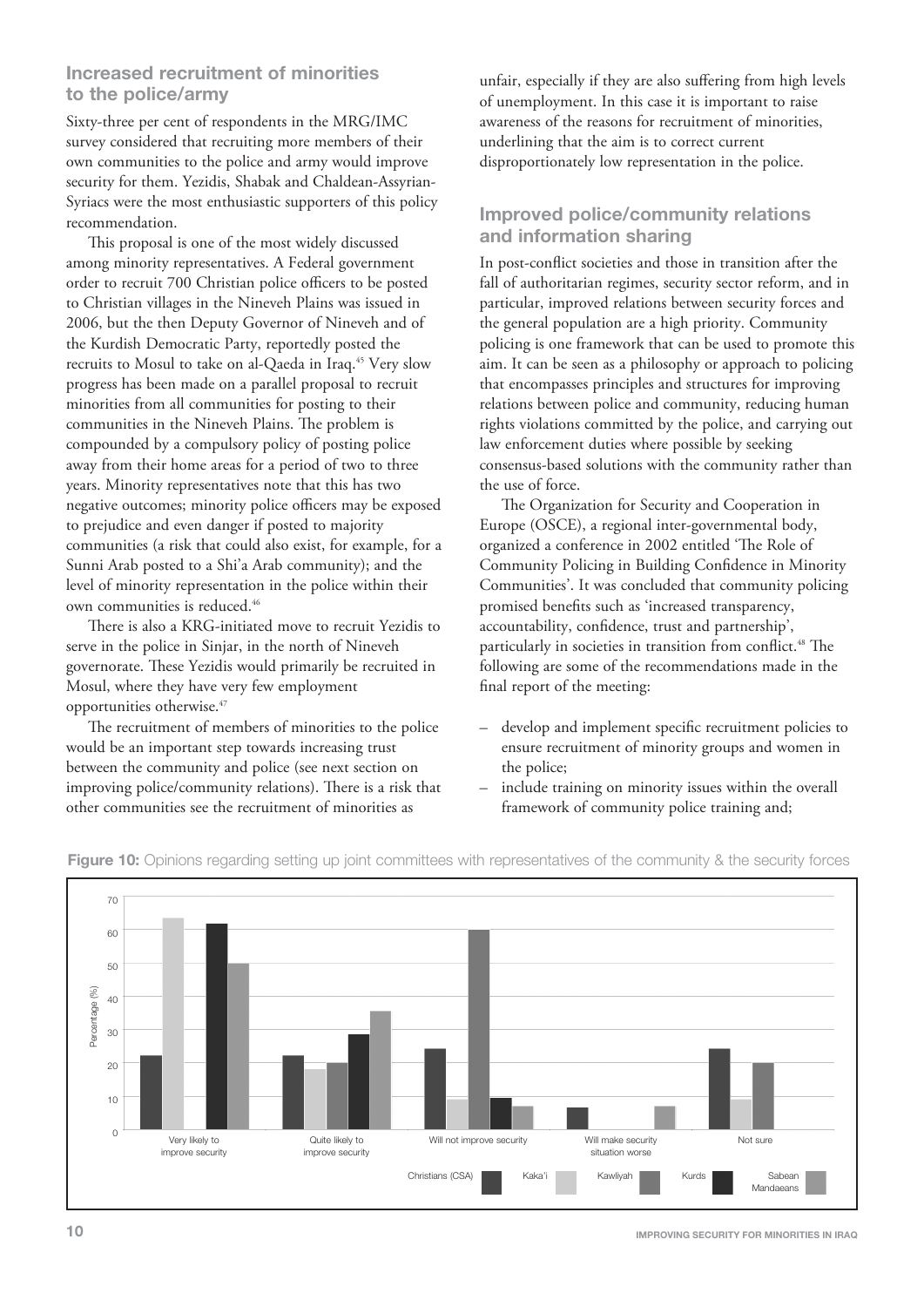– initiate effective procedures for consultation with minorities.<sup>49</sup>

The need for police officers to speak the language of the communities involved was also stressed.

In the MRG/IMC survey, 73 per cent of respondents considered that setting up joint committees with representatives of the community and the security forces to improve relations and communication would improve security for minorities. Shabak, Turkmen, Yezidis, Shi'a Arabs and Kurds were the most enthusiastic endorsers of this proposal. However there is clearly a problem of trust in the police and army that would likely be an obstacle to the effective working of such committees. 'A terrorist can pay a policeman to allow him to take a bomb through a checkpoint. Or to get out of jail', stated one Yezidi civil society activist.<sup>50</sup> 'Mistrust happens because there are people in the local police from other regions. It wouldn't happen if all were from local communities. Then maybe community policing can work,' stated a Christian activist at the same meeting. As a result of this mistrust, and the perception that the police have been infiltrated by terrorists, minorities are afraid to go to the police with information about security threats – they would not know if the person they were talking to was linked to an insurgent group, and would target them after leaving the station.<sup>51</sup> The relative reticence to this proposal of some community respondents in the field research – notably Bahá'í, Chaldean-Syriac-Assyrian Christians and Kawliyah – might be attributed to this lack of trust in security forces.

There is clearly much work to be done to improve confidence between communities and the police. Information sharing will not happen without the necessary trust being developed. Minority representatives in the Nineveh Plains noted: 'Citizens fear dealing with the police and security forces, believing that they are infiltrated, and that they are not adequately equipped or professional.'52 A UN official was more cautiously optimistic: 'In the beginning there would be no trust. But it would be good to start, and begin building trust'.53 As noted here, the issue is also linked to that of increased recruitment of minorities to the police. The UN official noted that 'having minorities in the police would help – also on a symbolic level'.<sup>54</sup>

A further problem may also need to be surmounted – that of the political culture in Iraq. As Professor Charles Tripp of the University of London notes: 'I am not sure if there is political will to have committees. The notion that people can organize things by themselves and for themselves is not necessarily accepted in Baghdad or Kurdistan.'55

#### **Autonomous area for minorities in the Nineveh Plains**

Although this was not one of the proposals put to participants in the field research, the establishment of some kind of autonomous area, or new governorate, in the areas of the Nineveh Plains inhabited by minorities, has been the subject of hot debate in Iraq, and has been identified as having potential to improve security. Proponents of the idea cite Article 125 of the Iraqi Constitution, which states that: 'This Constitution shall guarantee the administrative, political, cultural, and educational rights of the various nationalities, such as Turkomen, Chaldeans, Assyrians, and all other constituents, and this shall be regulated by law.' The area would either be a new governorate, carved out of Nineveh, or a special area with devolved powers within Nineveh.

While there are calls from both pro-KRG and pro-Federal minority representatives for an autonomous area, there are crucial differences. Pro-KRG actors clearly see the KRG as having a significant role to play in the area. The Chaldo-Assyrian-Syriac Popular Council, a political party, foresees it eventually being incorporated into the KRG.<sup>56</sup> Pro-Federal minority actors see the area as being a freestanding governorate, within the federal system of Iraq.

It is possible to see the attractiveness of such a proposal for minorities, not only in terms of improving security. If the separate governorate had existed in 2006, for example, the Deputy Governor of Nineveh might not have been able to deploy Christian minority police away from the Plain. A Christian civil society activist linked the proposal to a discussion about establishing police corps for minorities, seeing the autonomous area as a framework for coordinating the minority-based police units.<sup>57</sup> However, it is also very likely that the area would fail to muster the political or military clout to be truly autonomous, resulting in it being held hostage to the interests of more powerful neighbours, particularly within the context of an unstable security situation. The position of the IMC is that, currently, the security situation and the presence of militias which are outside the legal framework do not allow for this proposal to be realized.<sup>58</sup>

The remaining proposals concerned increasing the presence of security forces, either in minority localities generally, or at hotspots such as places of worship or entrances to villages. Eighty per cent of respondents felt that the posting of extra security at hotspots would improve security, and this option was most popular among Faili Kurds and Yezidis. This measure is one of the more politically realistic ones and has already been implemented, particularly with regard to churches in Baghdad and other locations.

In 2009, the Iraq diplomatic mission to the UN in Geneva informed that:

*"*[T]*he Ministry of Interior and Ministry of Defence have protected the houses of worship of minorities, as well as appointed a number of minorities from the community to contribute to the protection of houses of worship, particularly in the city of Mosul, which received special attention because of the exceptional*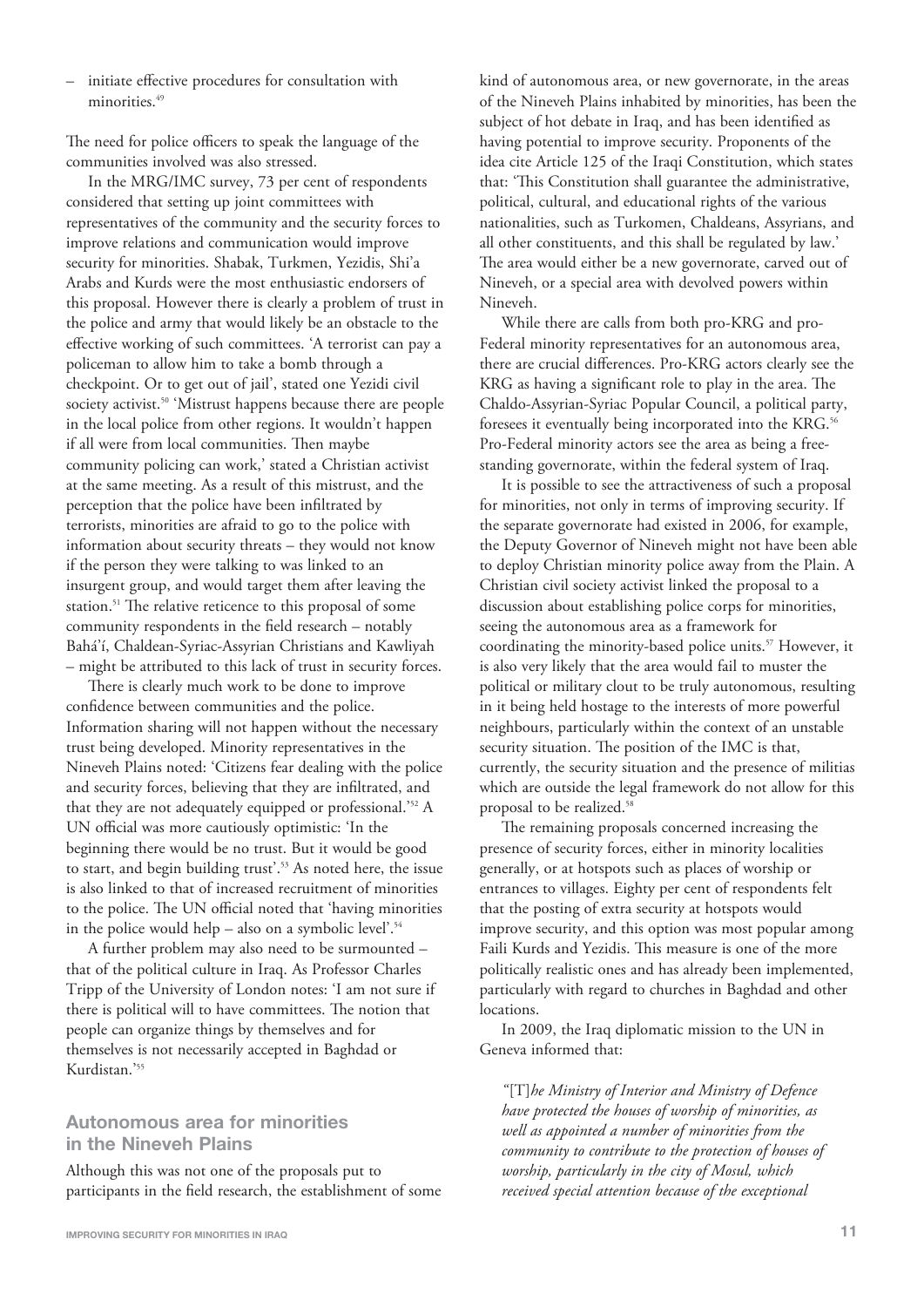*situation of security there, where special protection was provided to the students in the Nineveh Plain; security services escorted student vehicles (1500 students) from their houses to university and back, in addition to tightening protection and control in areas where Iraqi people reside and work."* <sup>59</sup>

These measures may have been successful in discouraging attacks – but as ever, proving a negative is extremely difficult. There is also the danger that insurgent groups are able to infiltrate or pressure units assigned to protect these locations. Louis Climis of the IMC, who was in Our Lady of Salvation Church in Baghdad at the time of the attack in 2010, stated that:

*"it is confirmed that the police vehicle to protect the church, had disappeared on that time and that day. When we asked later, we didn't receive an answer to that question* […] *there was something inappropriate undergoing that day as an agreement with the attackers.* 

*What existed only, were the Christian guards related to what is called the Endowment of Christians and other*

**Box 4:** Security in the long-term: Addressing harmful attitudes and promoting tolerance

The Nineveh Centre for Research and Development carried out a consultation with minority representatives in September and October 2011, on the reasons for targeting of minorities and recommendations for countering it. The following were some of their recommendations:

- Reform of the educational curriculum, reflecting the accurate representation and role of the national minorities, and spreading a spirit of tolerance, coexistence and acceptance of difference and of renouncing violence and discrimination in a pluralistic society.
- Create assemblies and centres of religious, social and cultural dialogue between the various components of Iraqi society, contributing to the rapprochement of viewpoints.
- Reach a political consensus between powerful blocs and of building a national project, and strengthen democratic concepts and institutions and of the concept of citizenship.
- Religious and tribal authorities should play their required role in rejecting the culture of violence and defending the rights of minorities.
- Implement articles in the Constitution which guarantee minority rights, and make laws that protect these rights; including the rights and freedoms of minorities, a law to address religious, sectarian or other discrimination; and take steps and measures to work for these rights, including positive discrimination.

*religions, who are in fact, a non professional body and even not authorized to fire. What helped to resist a little the attackers and to hit one of the five attackers climbing the wall of the church, were the security guards of the Iraq Stock Exchange on the opposite side"* <sup>60</sup>

# **Coordination between security providers and information sharing**

There is a proliferation of security agencies active in Iraq. Both the Federal government and the KRG have their own police, army and intelligence agencies, and (at the time the research was carried out) there was also a presence of US forces, within the framework of the Combined Security Mechanism with Federal and KRG forces in the disputed areas in the north. In these areas, many different agencies may be present, some constitutionally recognized, and some not, as our research demonstrated. There is a concern that these bodies do not always cooperate in an ideal manner, or share information when appropriate. Rzooki, the Mayor of Qaraqosh, stated that in his town, 'there are federal and Kurdish police and Asayish [KRG intelligence agency]. Asayish are interested to collaborate, but only if it is to their advantage. They follow KRG directions. They are sometimes in civilian clothes, sometimes in uniform. They coordinate with US forces.'61

Opinions among respondents were divided over the extent to which security agencies collaborated in their area. Overall, 52 per cent felt that they did not. There were strong differences across communities on this question. While 92 per cent of Yezidis and 76 per cent of Kurds believed agencies worked together well, 100 per cent of Kawliyah and 87 per cent of Bahá'í said cooperation was not good.

There are some obstacles to effective information flows in practice. In particular, there is a culture of excessive political control of security agencies in Iraq. The Federal ministries controlling security affairs – Defence, the Interior and National Security Affairs – have been controlled directly by the Prime Minister, Nuri al-Maliki, since the formation of the new government in November 2010. Al-Maliki justifies the situation by citing a failure of the main political parties to reach consensus over the appointment of ministers.<sup>62</sup> Al-Maliki also maintains his own intelligence agency, based in his office, bypassing the official one set up in the immediate aftermath of the ousting of Saddam Hussein – which surely causes problems for the realization of the constitutional provision that *'This* [Iraqi National Intelligence] *Service shall be under civilian control, shall be subject to legislative oversight, and shall operate in accordance with the law and pursuant to the recognized principles of human rights.'* 63 In the KRG, the two main political parties – the Kurdistan Democratic Party and the Patriotic Union of Kurdistan – each directly control their own police, army and intelligence bodies.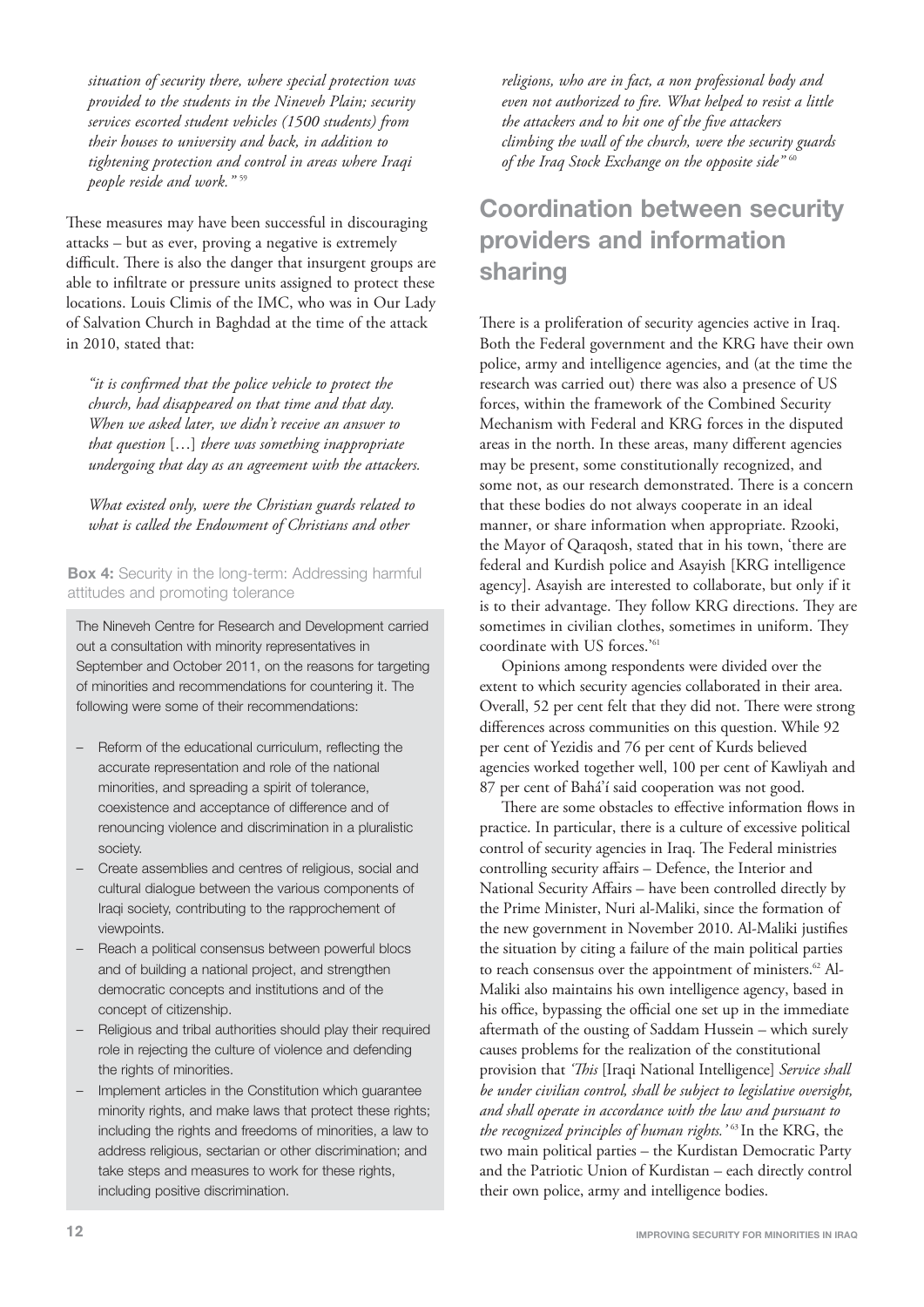



**Figure 12:** Do the different security bodies coordinate together? (by community)



A KRG Asayish official stated that 'We have an unofficial agreement with other security forces in Iraq – we have partial cooperation. The high officials of Baghdad and Erbil have recommended this kind of cooperation. We share some information, for example on dangerous persons who are leaving one region to go to another. Also there is cooperation with Interpol. We would like to have full cooperation with all bodies, especially in Baghdad'.<sup>64</sup>

The departure of US forces is also likely to impact negatively on information sharing, as this has been an important element of the combined US/Federal government/KRG security arrangements.<sup>65</sup>

# **Conclusion**

From the field research, two seemingly contradictory tendencies could be discerned; a deeply held mistrust towards constitutionally recognized security agencies (and disappointment with their capacity to guarantee security), and on the other hand a recognition that, in order to provide effective security for minorities, there is no alternative to these bodies.

It is clear that many members of minority communities want to see their rights and interests protected – for example by increasing the representation of minorities in security bodies – but they want this to happen within a strengthened, ideologically neutral, non-sectarian constitutional framework. This appears to fit in with a broader tendency within society as a whole. As Professor Tripp notes, 'people support strengthening the federal army and police because of a very poor experience of the last few years with a weakened, decentralized state. They want a state that keeps a lid on local power barons. That is why, in the 2009 local elections, voters took their chance to turf out the militia thugs who had dominated their neighbourhoods, in contradiction to what many observers predicted.' 66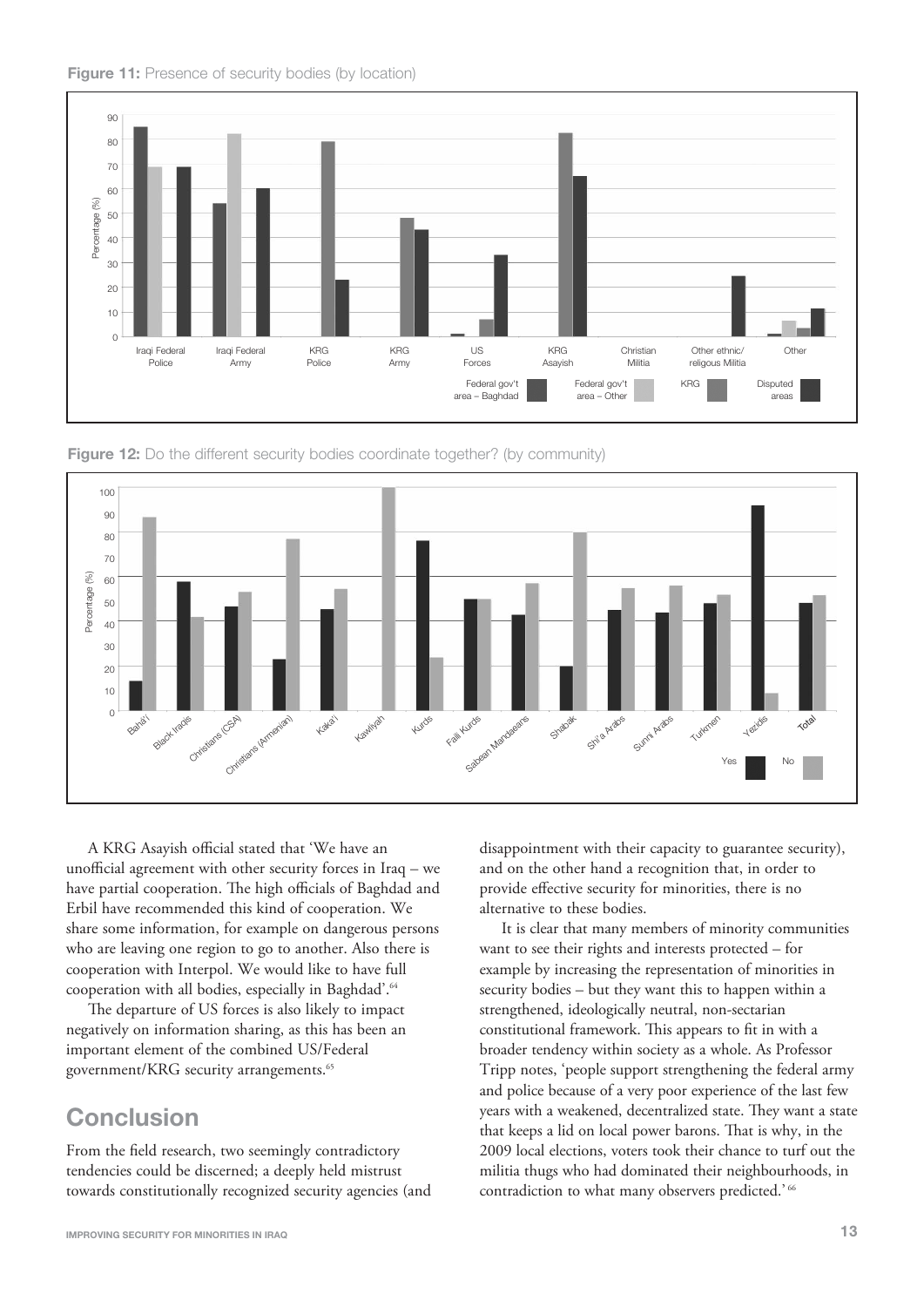With the larger, more powerful communities often relying on mono-ethnic or mono-sectarian militias to protect them, minorities fear an encroaching 'every community for themselves' approach, in which they will face the choice of being outnumbered and outgunned, or accepting offers of protection made by other communities, with the terms necessarily dictated by the protector.

It is understandable then if minority representatives feel that the best hope for securing their rights and security is through strengthened neutral, federal structures, established according to the rule of law. At the same time, if those strong, neutral structures fail to materialize, it may not come as a surprise if minorities' political representatives propose the setting up of ethnic/religious militia.

Some proposed measures would have multiple benefits. Improving the representation of minorities within official security forces, for example, would reduce the economic marginalization of minorities, strengthen trust between community and police, and very likely improve security in minority communities.

Finally, it is clear that in the long-term, many of these issues will not be resolved unless the deeper underlying political problems are cleared up – such as Shi'a/Sunni and Arab/Kurd reconciliation, the final status of the disputed areas, and transitional justice issues with regard to Saddamera demographic changes. However, in the meantime, it is important to take immediate measures to improve security in all communities. It is hoped that this briefing has pointed the way towards achieving this.

# **Recommendations**

## **To the Federal and Kurdistan Regional governments:**

- Improve recruitment of members of minorities to the police and army to be stationed particularly in areas of concentration of minorities, in accordance with the requirements of the Constitution.
- Recruitment of minorities to the police should be accompanied by public information campaigns to raise awareness among the general public, underlining that the aim is to correct current disproportionately low representation in the police, that recruitment continues for all communities, and that competence is still a central part of the recruitment process.
- As a measure to build confidence and to address lack of representation, issue policy guidance to police commanders that members of minorities should be allowed to serve in their communities.
- Develop community policing pilot projects in areas of ethnic diversity, with full consultation and involvement of minority representatives; and establish an independent advisory group with representation of minorities to promote the integration of minority concerns into policing, as well as to provide scrutiny on hate-motivated cases.
- Gradually increase coordination between security bodies and information sharing in areas where both KRG and Federal government agencies are present.
- Establish specialized units in the police to deal with crimes motivated by ethnic/sectarian hatred; provide these units with comprehensive training on hate crimes, discrimination issues and victim support.

• In line with commitments made during the adoption of Iraq's first Universal Periodic Review at the Human Rights Council in June 2010, the Federal government should take immediate and long-term steps to address impunity including prompt, impartial and independent investigations of attacks on minorities, respecting international standards of due legal process, including criminal prosecutions for those found to be responsible; and set up an independent investigative commission to identify and remove corrupt police officials who are found to be collaborating with insurgent groups.

## **To the Iraqi Parliament:**

• Ensure that commissions established to investigate attacks on minorities complete their work and publish their findings, and press for implementation of recommendations.

## **To governments supporting the transition in Iraq:**

Provide advice and technical expertise based on their own experiences of community policing, particularly with regard to increasing confidence with minority communities, and of setting up specialized hate crime police units.

## **To the UN Assistance Mission and non-governmental organizations:**

Explore options for providing an unarmed observer presence in areas where minorities are concentrated and are subject to violent attacks.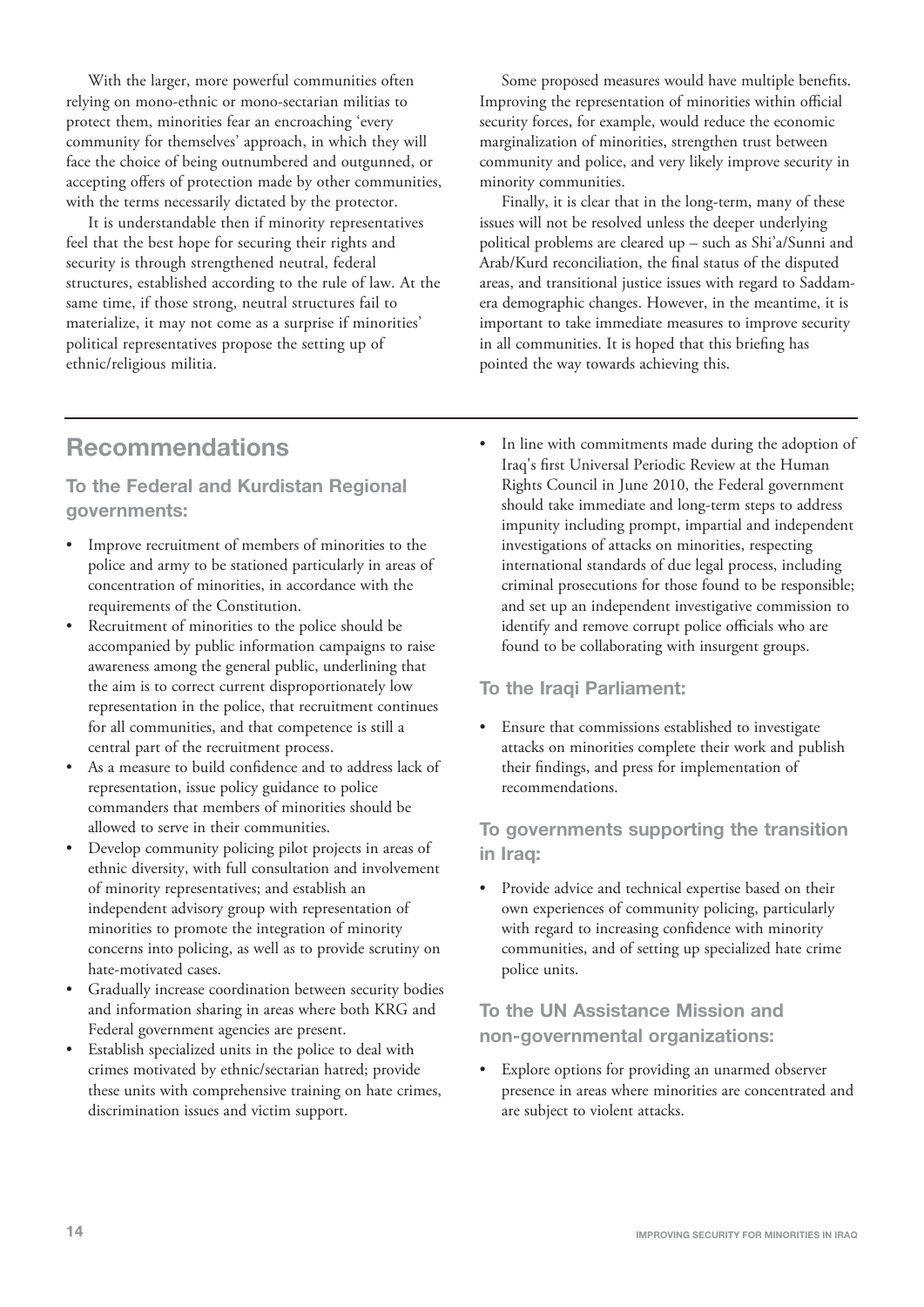#### **Notes**

- 1 MRG, 'Peoples Under Threat 2012', http://www.minority rights.org/10744/peoples-under-threat/peoples-under -threat-2012.html
- 2 Iraq Body Count, http://www.iraqbodycount.org/database<br>3 Amnesty International Strag: "Honour Killing' of teenage gi
- Amnesty International, 'Iraq: "Honour Killing' of teenage girl condemned as abhorrent", 2 May 2007.
- 4 United States Commission on International Religious Freedom, 2009 Annual Report on Iraq.
- 5 United States Commission on International Religious Freedom, op cit.
- 6 UNAMI / UN Office of the Coordinator for Humanitarian Affairs, 'Iraq: Sinjar City, Mosul, Ninewa: Situation Report 5, 14 August 2009', p.2.
- 7 Ibid, p.2.
- 8 UNAMI Human Rights Report, 1 January–31 December 2010, p.42.
- 9 UN High Commissioner for Refugees, 'UNHCR reports increase in flight of Iraqi Christians; reiterates advice on protection needs', 17 December 2010, available at: http://www.unhcr.org/refworld/docid/4d0f0bcc2.html [accessed 1 December 2011].
- 10 'Blast hits Turkmen party in Kirkuk, Iraq', Hürriyet Daily News, 17 October 2011.
- 11 'The Situation of the Turkmen of Iraq', statement by Hasan Özmen, Member of Iraq Parliament, to the European Parliament, Brussels, 5 December 2011.
- 12 'Another political fallout in Kurdistan at a time when need for unity greatest', the Kurdish Globe, 10 December 2011.
- 13 The proposals on which opinions were canvassed were identified during MRG interviews with minority civil society activists, UN officials, government officials, members of parliament and politicians during meetings in Iraq in June 2011.
- 14 Nineveh Centre for Research and Development, 'Targeting Minorities: Facts and Solutions'; Summary Report of two workshops with minority civil society actors in Hamdaniyah (24 September 2011) and Telkeif (1 October 2011) (documents on file with author)
- 15 Professor Charles Tripp of the University of London, MRG interview, 13 November 2011; Nineveh Centre for Research and Development op cit.
- 16 Chapman, C. and Taneja, P., Uncertain Refuge, Dangerous Return: Iraq's Uprooted Minorities, London, MRG, 2009, p13
- 17 AFP: 'Qaeda militant behind deadliest Iraq attack killed: US', 9 September 2007.
- 18 International Crisis Group, CrisisWatch Database, 1 November 2010.
- 19 Al Jazeera, 'Al-Qaeda claims Iraq church attack', 2 November 2010.
- 20 Human Rights Watch: 'On Vulnerable Ground: Violence against Minority Communities in Nineveh Province's Disputed Territories', November 2009, p34.
- 21 Quoted in International Crisis Group, 'Iraq's New Battlefront: The Struggle over Ninewa [Nineveh]', September 2009, p.26
- 22 Human Rights Watch, op cit., p.30.
- 23 Human Rights Watch, op cit., pp.44–7.
- 24 Cited in US Embassy cable "PRT Ninewa: A Rise in Arab-Kurd Rhetoric", 18 November 2009 (http://cablegatesearch.net/ cable.php?id=09BAGHDAD3035, accessed on 5 December 2011)
- 25 MRG interview, Erbil, 18 September 2011.
- 26 Amnesty International, 'Iraq: Civilians Under Fire', p.17.
- 27 International Crisis Group, op. cit., p.36.<br>28 MRG interview Salim Kako Member of
- MRG interview, Salim Kako, Member of Kurdistan Parliament, 20 June 2011.
- 29 MRG interview, Jhonson Syawesh, Susan Khoshaba, Erbil, 22 June 2011; UNAMI officials, Erbil, 23 June 2011.
- 30 Assyria Council of Europe, 'Ethnic Discrimination in the Iraqi Police Force: the Case of Assyrians in the Nineveh Plain of Northern Iraq', December 2010, p.3.
- 31 MRG interview, Nissan Karromy Rzooki, the Mayor of Qaraqosh town, 21 June 2011; consultation by Institute for International Law and Human Rights in Hamdaniya, Nineveh governorate, February – May of 2011.
- 32 MRG interview, Erbil, 18 September 2011.<br>33 MRG interview, Hasan Özmen, Member of
- 33 MRG interview, Hasan Özmen, Member of Parliament, Council of Representatives of Iraq, Brussels, 6 December 2011.
- 34 International Crisis Group, op cit., p.27.
- 35 'Attacks Against the Turkmen in Kirkuk And Their Reflections', Orsam Center for Middle Eastern Strategic Studies, 21 October 2011 (http://www.orsam.org.tr/en/showArticle.aspx?  $ID - 873$
- 36 MRG Interview, Hasan Özmen, Brussels, 6 December 2011.<br>37 MRG interview, Oaragosh, 21 June 2011.
- MRG interview, Qaraqosh, 21 June 2011.
- 38 Letter of the Permanent Mission of the Republic of Iraq to the UN Office (Geneva), to the UN High Commissioner for Human Rights, 30 April 2009 (available at www2.ohchr.org/english/ issues/religion/docs/response300409iraq.pdf)
- 39 Associated Press, "Iraq Sentences 3 to Death in Baghdad Church Attack", 2 August 2011 (http://abcnews.go.com/ International/wireStory?id=14210215#.T8dN41JrZmQ, accessed on 6 August 2011)
- 40 United States Commission on International Religious Freedom, 2011 Annual Report on Iraq.
- 41 Christian civil society activist, speaking at meeting organized by MRG and IMC, Erbil, 19 June 2011, with 12 representatives of various minority communities from all across Iraq. Minutes on file with author.
- 42 Iraq Constitution 2005, Art 9(B).
- 43 MRG interview, Erbil, 18 September 2011.<br>44 MRG interview, Human Bights Officer UN
- MRG interview, Human Rights Officer, UNAMI, Erbil, 21 September 2011.
- 45 United States Commission on International Religious Freedom, 2008 Annual Report on Iraq
- 46 Representatives speaking at Erbil meeting, June 2011 (see endnote 41).
- 47 MRG interview, Human Rights Officer, UNAMI, Erbil, 21 September 2011
- 48 'Supplementary Human Dimension Meeting: The Role of Community Policing in Building Confidence in Minority Communities – Final Report' OSCE (Portugal Chairmanship) Vienna, 28–29 October 2002, p.14.
- 49 Ibid, p.10–11
- 50 Speaking at Erbil meeting, June 2011 (see endnote 41).
- 51 UN security analyst, MRG interview, Erbil, 19 June 2011.
- 52 Nineveh Centre for Research and Development, op. cit.
- 53 MRG interview, Human Rights Officer, UNAMI, Erbil, 21 September 2011.
- 54 *Ibid.*<br>55 MR
- MRG phone interview, 13 November 2011.
- 56 MRG interview, Jhonson Syawesh, Susan Khoshaba, Erbil, 22 June 2011.
- 57 Speaking at Erbil meeting, June 2011 (see endnote 41).
- 58 E-mail from Louis Climis, 19 December 2011, on file with author.
- 59 Letter of the Permanent Mission of the Republic of Iraq to the UN Office (Geneva), op. cit. (translation from Arabic by MRG)
- 60 E-mail from Louis Climis, 7 December 2011
- 61 MRG interview, Qaraqosh, 21 June 2011.
- 62 E-mail from UNAMI staff member, based in Baghdad, 19 December 2011 (on file with author).
- 63 Article 9 (D) of the Iraqi Constitution.
- 64 MRG interview, Erbil, 18 September 2011.<br>65 MRG interview, Human Bights Officer, UN
- MRG interview, Human Rights Officer, UNAMI, Erbil, 21 September 2011.
- 66 MRG phone interview, 13 November 2011.